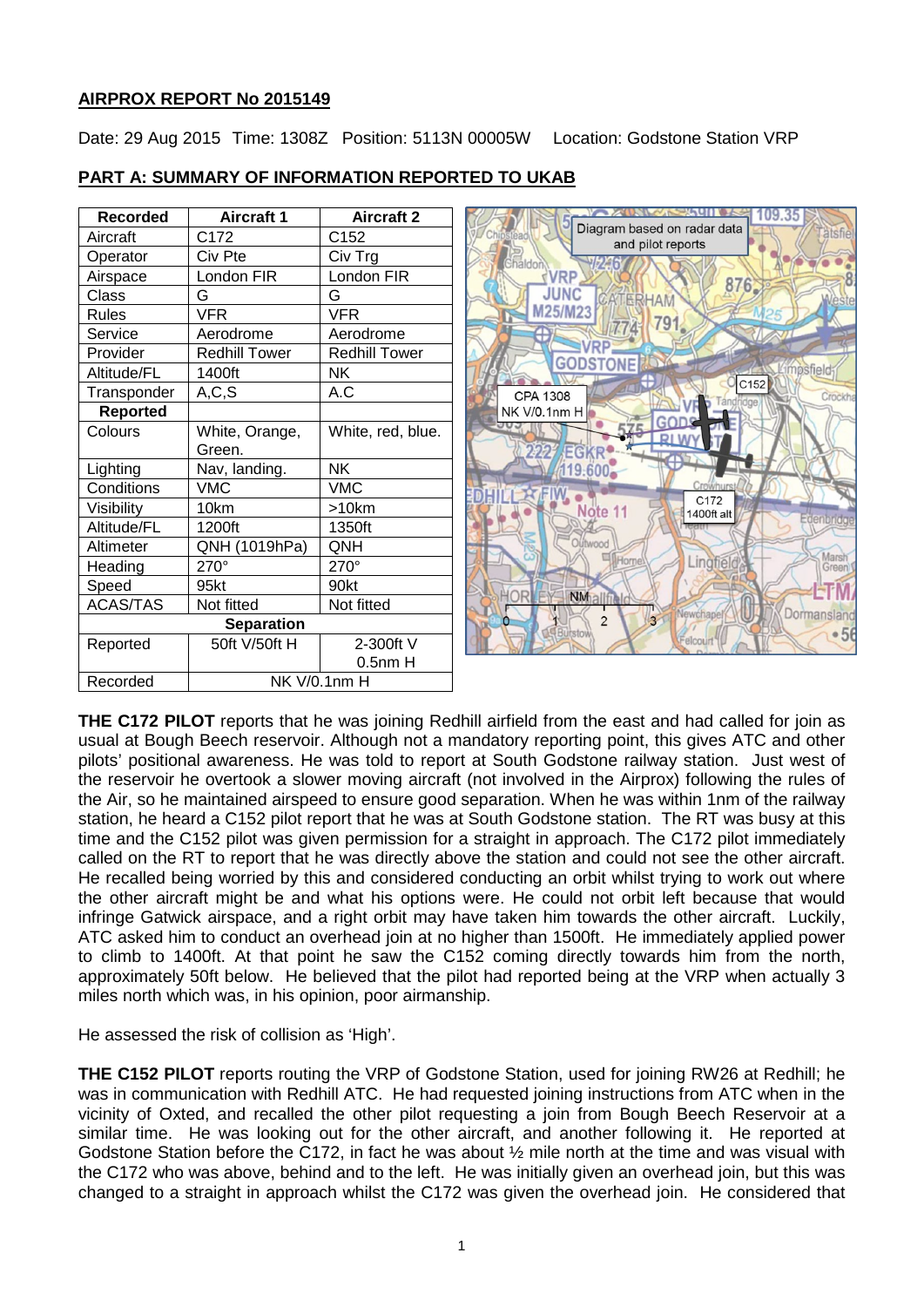there was no risk of collision, he had the aircraft in sight at all times and, given that he was on the other aircraft's right, he believed he had 'right of way' in accordance with Rules of the Air; notwithstanding, he maintained visual separation.

He assessed the risk of collision as 'None'.

#### **Factual Background**

The weather at Gatwick was recorded as follows:

METAR EGKK 291250Z 15006KT 110V190 9999 SCT035 20/14 Q1020=

#### **Analysis and Investigation**

### **CAA ATSI**

The C172 pilot called Redhill Tower for joining instructions from the east at 1301:20 and was instructed to report the Godstone Railway Station VRP.

At 1304:20 the C152 pilot called for joining instructions from the east, north-east and was also told to report at the Godstone Railway Station VRP. The controller then passed Traffic Information to the C152 on the C172 and on a PA28 also inbound from the east.

At 1307:01 the C152 pilot reported at the Godstone Railway Station VRP, adding that they were ahead and to the north of the C172. The controller cleared the C152 to the overhead (Figure 1).



Figure 1 – 1307:01

At 1307:12 the C172 pilot reported directly overhead the VRP and so the controller changed the sequence, instructing the C152 to continue for a straight-in approach for RW26, and the C172 to route to the airfield overhead. The pilot of the C152 also then reported to Redhill ATC that the C172 was above and behind their aircraft. (Figure 2).



Figure 2 – 1307:37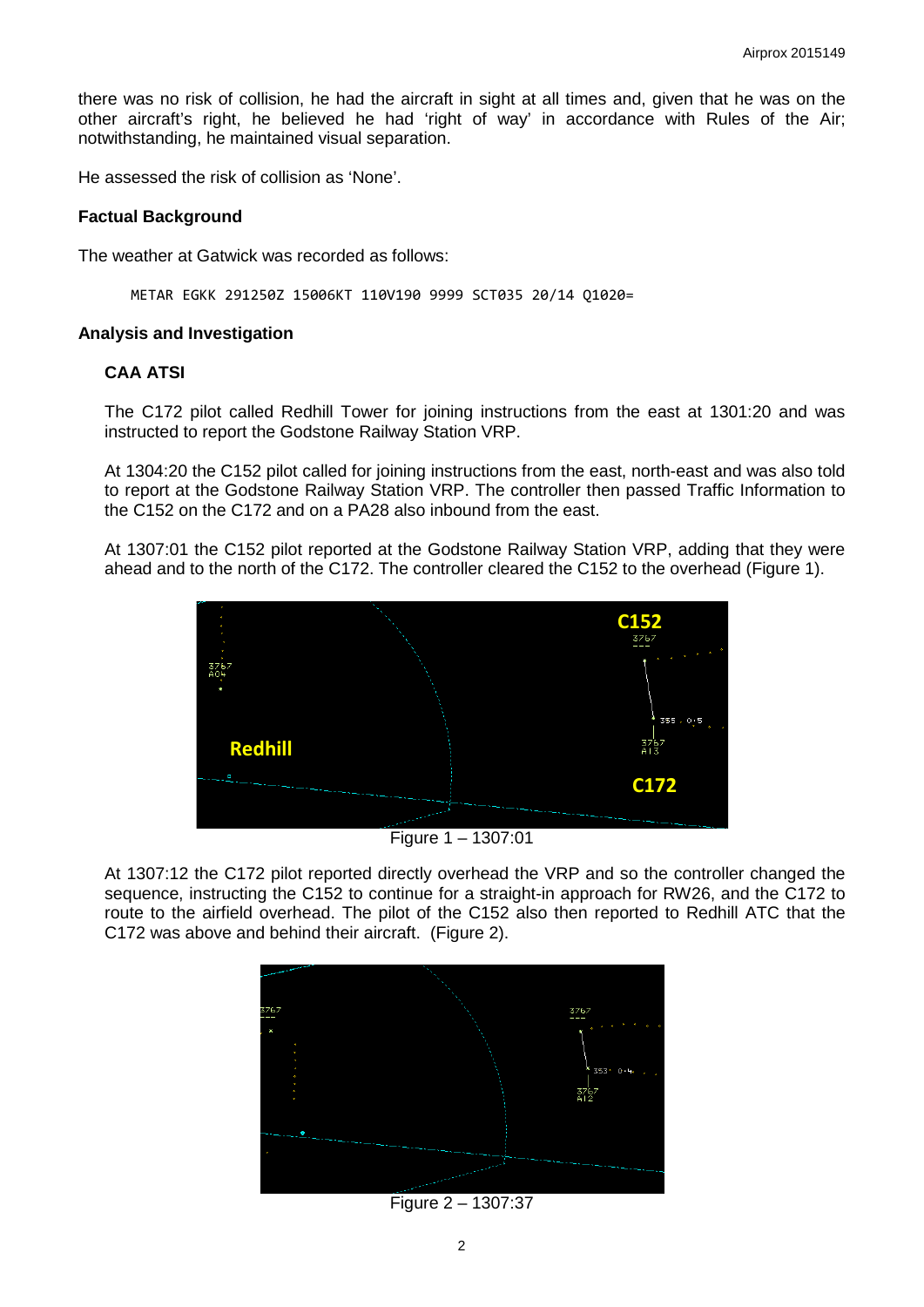The Airprox report from the pilot of the C172 suggested that CPA took place following this sequence of instructions from ATC, estimated to be 1307:40. On radar, CPA took place at 1308:34, with only the C172 transponding Mode C altitude. (Figure 3).



Figure 3 – 1308:34

The secondary radar return of the C152 in Figure 3 had been lost, and was now primary-only, and the aircraft disappeared fully from radar shortly afterwards, suggesting a descent by the C152.

## **UKAB Secretariat**

The C172 and C152 pilots shared an equal responsibility for collision avoidance and not to operate in such proximity to other aircraft as to create a collision hazard<sup>[1](#page-2-0)</sup>. If the incident geometry is considered as converging then the C17[2](#page-2-1) pilot was required to give way to the C152<sup>2</sup>. An aircraft operated on or in the vicinity of an aerodrome shall conform with or avoid the pattern of traffic formed by other aircraft in operation.

#### **Summary**

An Airprox was reported when a C172 and a C152 flew into proximity at 1308 on Saturday  $29<sup>th</sup>$ August 2015. Both pilots were operating under VFR in VMC, and both were joining Redhill via Godstone Station VRP and receiving an Aerodrome Service from Redhill ATC.

## **PART B: SUMMARY OF THE BOARD'S DISCUSSIONS**

Information available consisted of reports from the pilots of both aircraft, transcripts of the relevant RT frequencies, radar photographs/video recordings, and reports from the appropriate ATC and operating authorities.

The Board first noted that this Airprox had happened in the vicinity of a Visual Reference Point (VRP) which were known to be potential points of confliction because they invited pilots to funnel towards a single area. Members stressed that VRPs were Reference points and not Reporting points. In this respect, they also highlighted previously issued guidance from the CAA about not routing directly overhead VRPs in order to avoid the risk of meeting other aircraft also flying overhead. Instead, pilots were better advised to fly offset to VRPs and to give accurate position reports based on that VRP, e.g. to report 3nm north–abeam or similar as appropriate.

l

<span id="page-2-0"></span><sup>1</sup> SERA.3205 Proximity.

<span id="page-2-1"></span><sup>2</sup> SERA.3210 Right-of-way (c) (2) Converging.